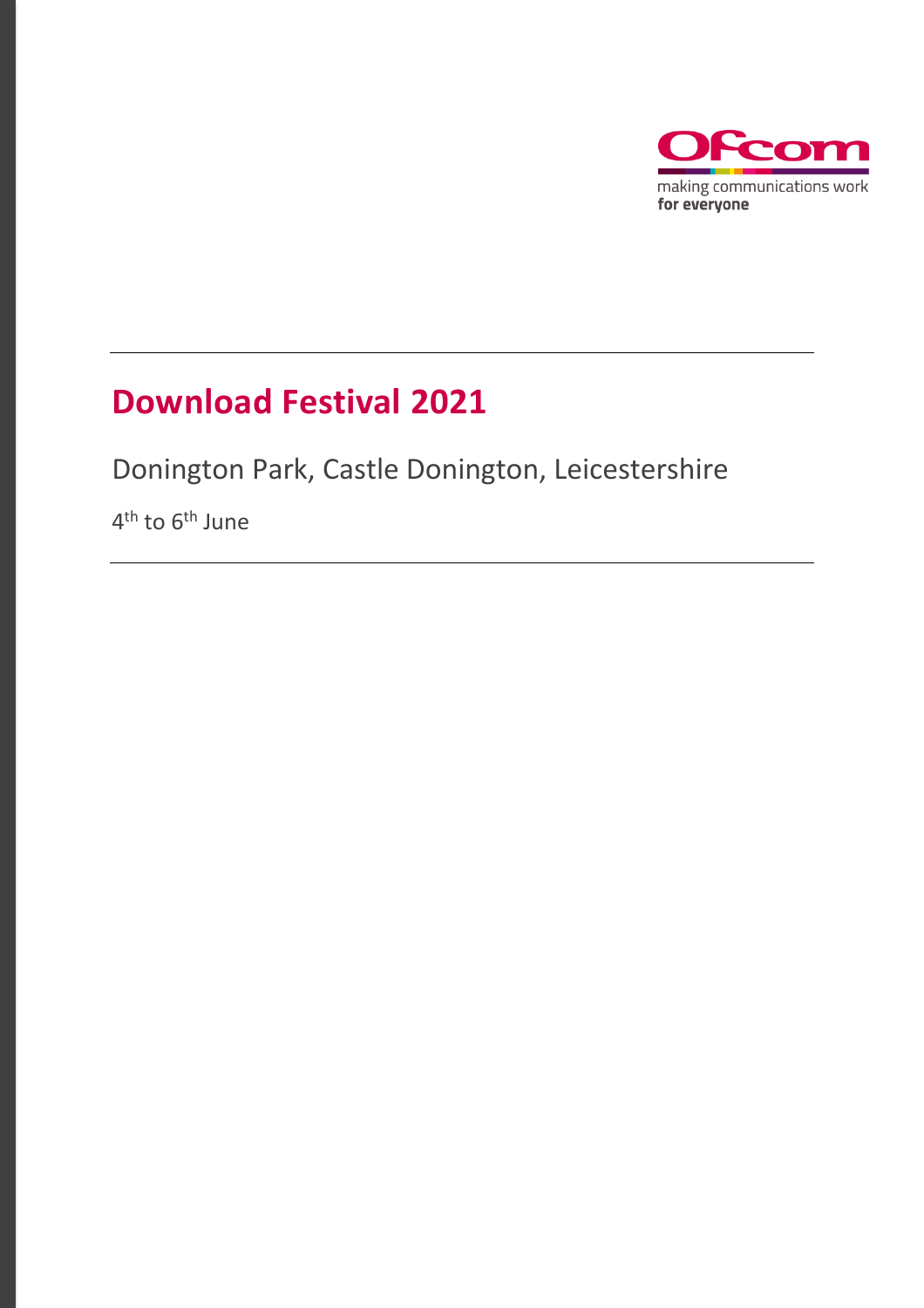### Introduction

Download Festival is one of the major rock music events in the British calendar and once again sees Festival Republic handling operational responsibility.

The festival is based at the Donington Park Racetrack close to the M1 and East Midlands Airport in Derbyshire. Due to the extensive coordination required of Wireless Microphones, In Ear Monitors (IEMs) and Talkback Systems, Ofcom designate this as a 'major event'.

The proximity of the airport adds another level of complexity to planning, however, Ofcom PMSE have a long history of successfully coordinating this event with the airport authorities.

This event will be coordinated by Justin Whillock.

Event Coordinator



Justin Whillock

On the following pages you will find information relating to the festival which we hope you find useful. This information highlights each stage of the Major Event process from applying through to go live at the event. If there is any additional information you need then please do not hesitate to contact Justin who will be happy to help.

Email: [justin.whillock@Ofcom.org.uk](mailto:justin.whillock@Ofcom.org.uk)

Direct Dial: +44 (0) 20 7981 3632

Mobile/Cell: +44 (0) 7872 421 225

Our office contact details are

+44 (0) 207 981 3803 or emai[l pmse@Ofcom.org.uk](mailto:pmse@arqiva.com)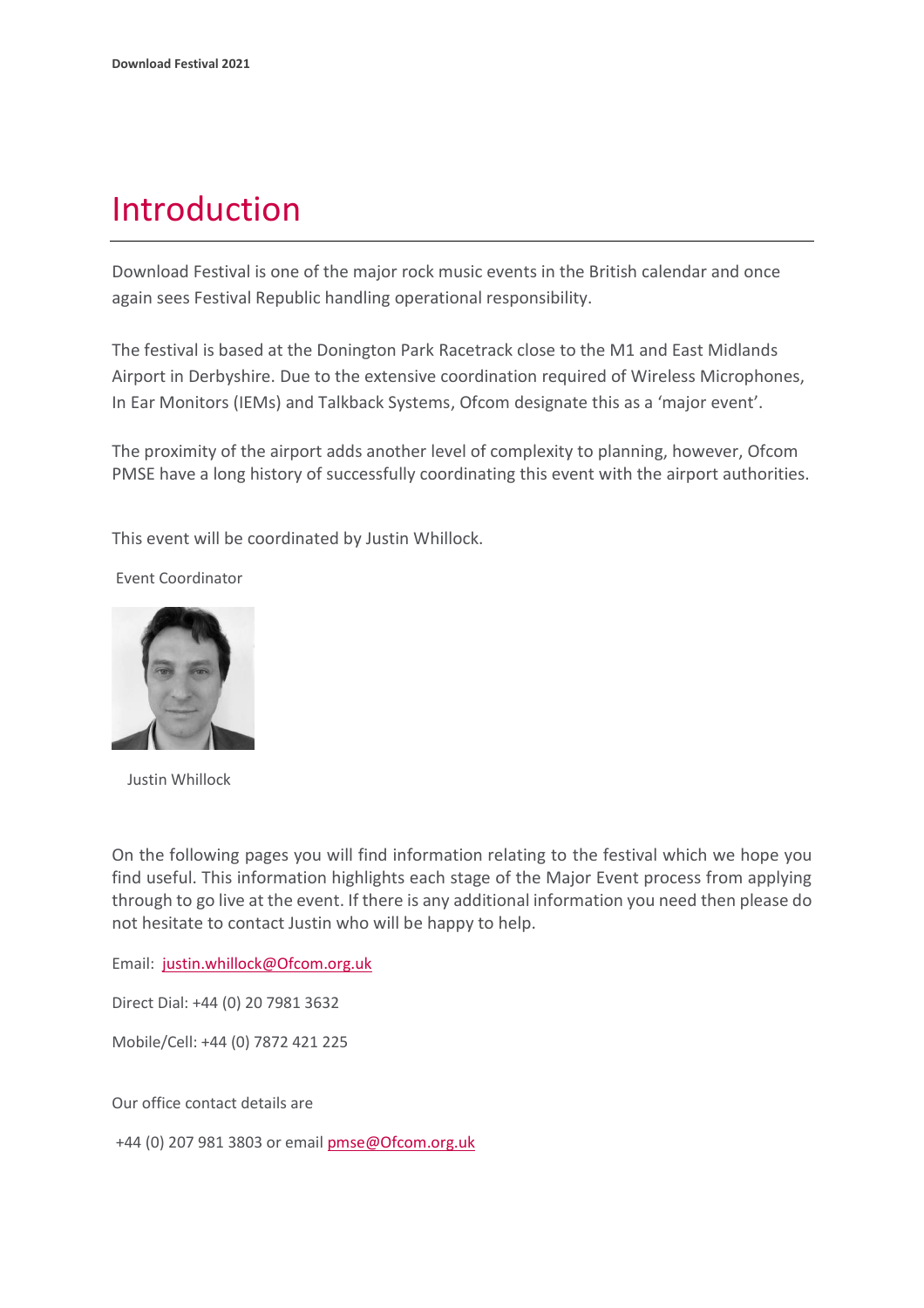### **Contents**

#### **Section**

| 1. Application Process        | 1        |
|-------------------------------|----------|
| 2. Coordination and Licensing | 3        |
| 3. Event Time                 | $\Delta$ |
| 4. Useful Contacts            | 5        |
|                               |          |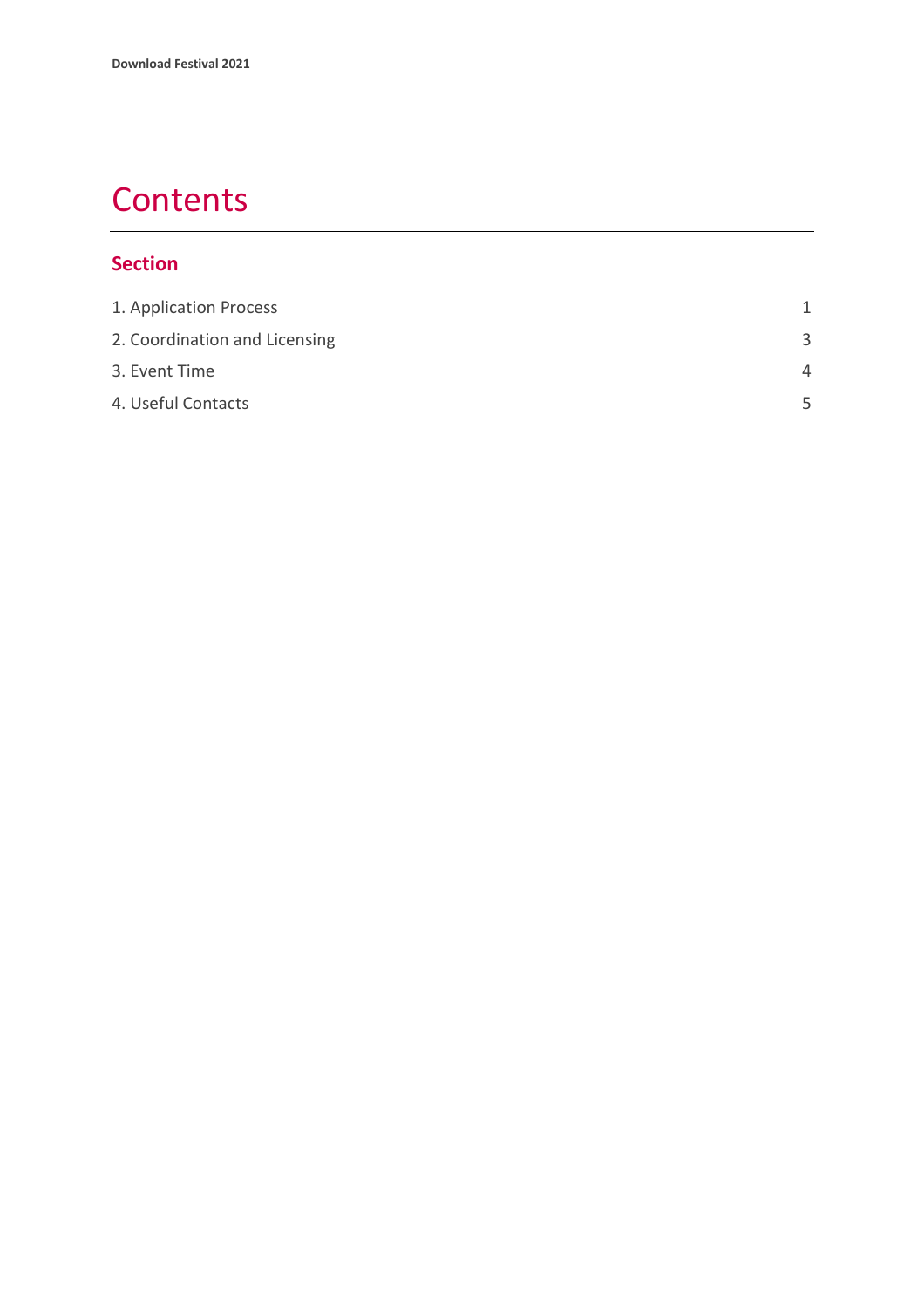## <span id="page-3-0"></span>1. Application Process



As the Download Festival is designated a 'Major Event' applications for frequencies will not be subject to Ofcom PMSE's usual three-day turnaround rule. All frequency applications will be collated and worked on at the same time to achieve the best frequency allocation plan.

Applications can be sent in via email containing the required application form to [pmse@ofcom.org.uk](mailto:pmse@ofcom.org.uk) or processed online using the 'Apply for Major Event' tab once logged in.

Application forms can be downloaded from our website [www.ofcom.org.uk/manage-your](http://www.ofcom.org.uk/manage-your-licence/radiocommunication-licences/pmse)[licence/radiocommunication-licences/pmse](http://www.ofcom.org.uk/manage-your-licence/radiocommunication-licences/pmse) under 'Apply for a PMSE License' on the right hand side (please download and use 'Multipurpose…' for Mic's/IEM's/BTR's or 'UHF Talkback…' for walkie talkies/base stations).

The deadline for application submissions will be the 7<sup>th</sup> May 2021. It is advisable to get your frequency application request in as soon as possible before that date as any applications we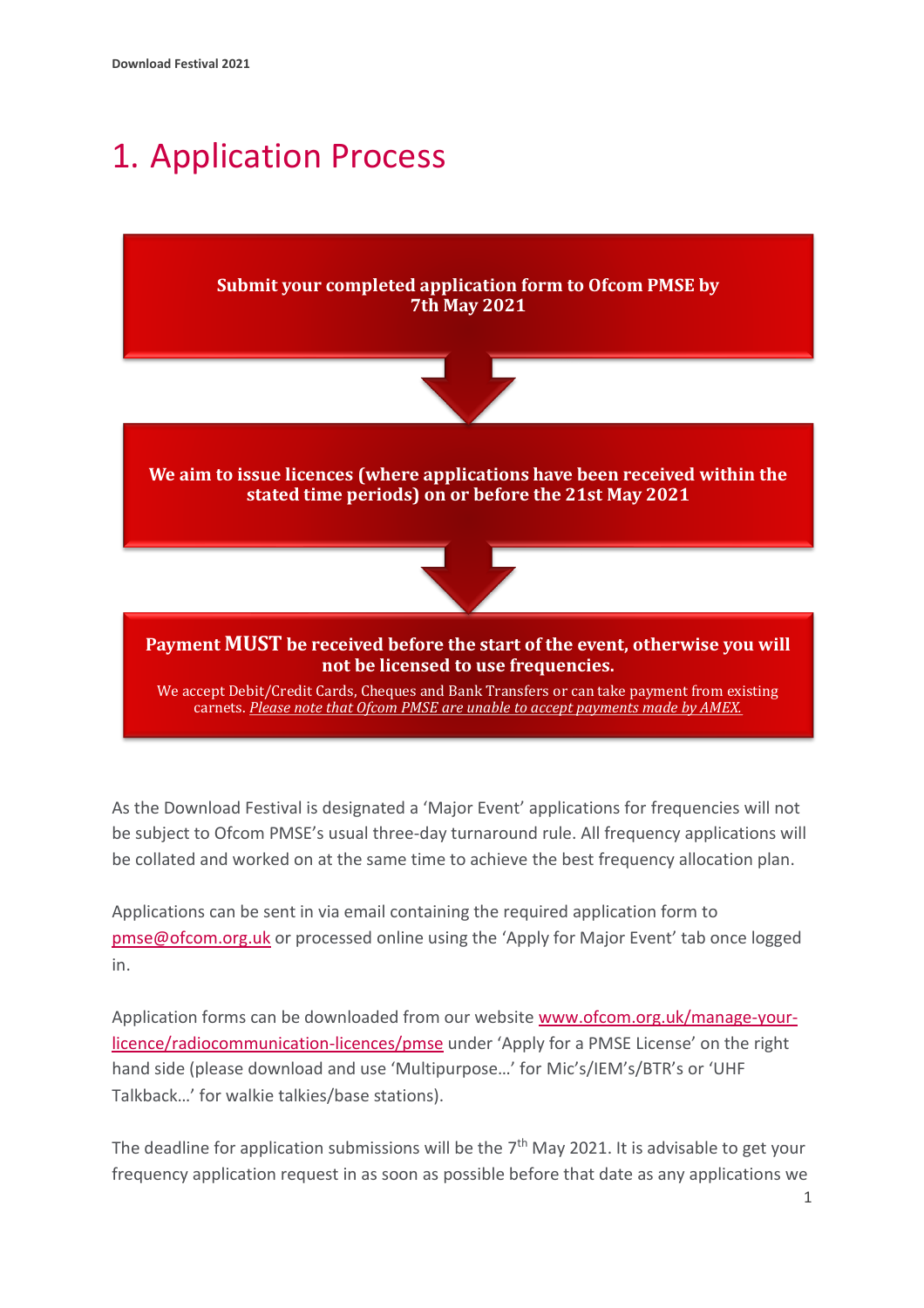receive after this date may not be accommodated as required.

The key information that we require when you apply is:

- The number of wireless microphones, IEMs and radio talkback systems you require
- The frequency tuning range of the equipment
- The dates that frequencies are needed
- The name of the band, the stage name and the performance times
- If you're not a band, where your frequencies will be located on-site

The use of wireless microphones and IEMs is restricted throughout the UK due to Digital TV carrier signals. The list of available TV channels for this event can be found on the 'DTV Mic/IEM Planner' page via the Ofcom PMSE login page. You may want to consult this tool first, before applying, so that you can see what is clear to use outdoors at the festival site. Please note the availability of frequencies may also be limited due to other licensed users nearby as well as the DTV footprint in the area.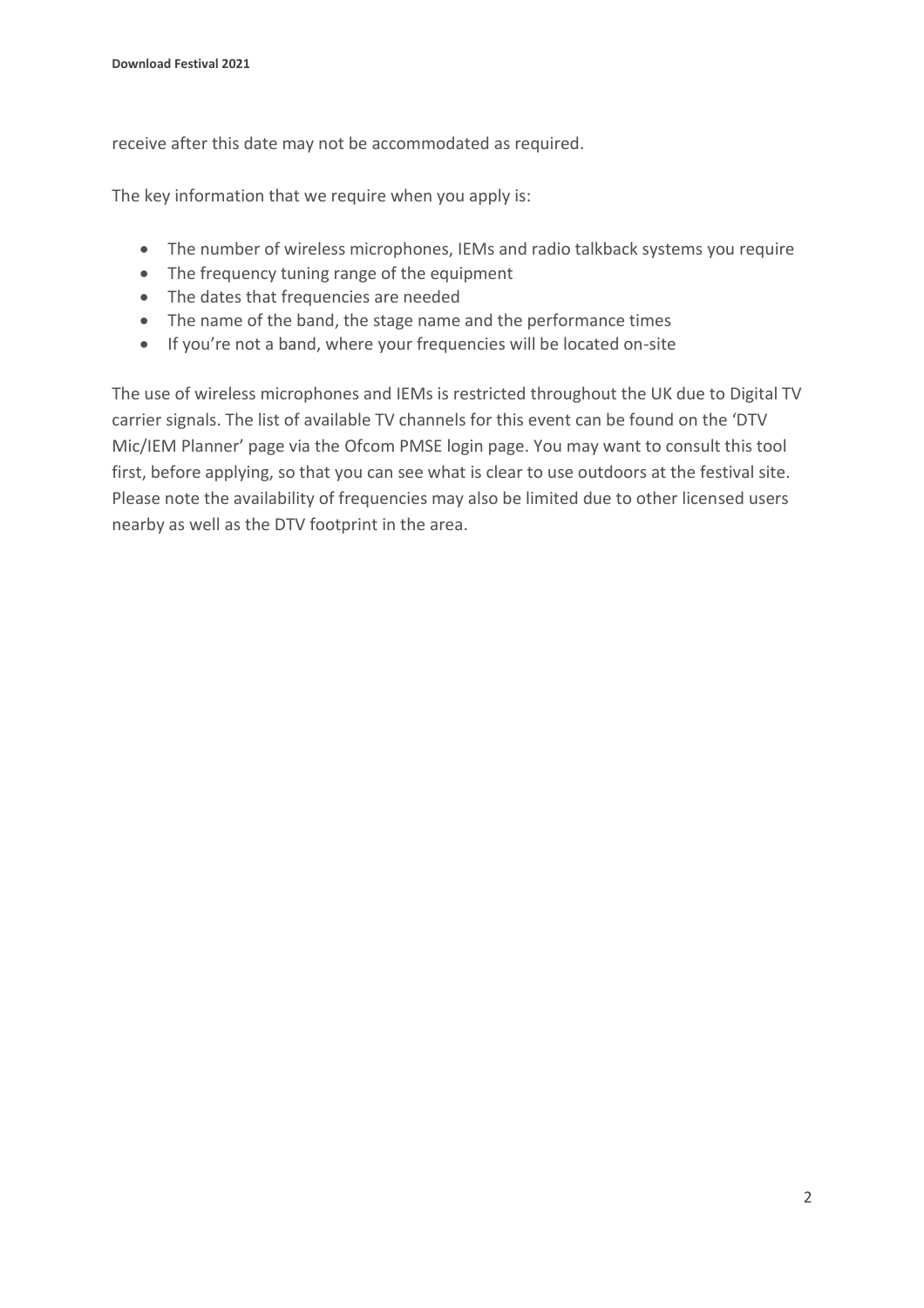# <span id="page-5-0"></span>2. Coordination and Licensing

#### 2.1 General Information

Upon receipt of your application you will receive a confirmation email that we have received the application form. Any coordination issues or changes that may be required will be addressed directly to the applicant. Frequencies will be collated and assigned from 7<sup>th</sup> May onwards and we aim to issue licenses by 21<sup>st</sup> May 2021 but only once in receipt of full payment for your license.

Once again - As there are multiple stages at Download please be explicit when referring to the location and times your frequencies will be required.

#### 2.2 Payment and licence documents

It is imperative that we receive payment before your licence is scheduled to start so we can issue your licence documents with the required frequencies. To help with this we accept Debit/Credit Cards, Cheques and Bank Transfers or can take payment from existing carnets. When paying by Debit/Credit card you will receive a secure payment link to your email address. Your licensing documentation will be dispatched upon receipt of payment. *Please note that Ofcom PMSE are unable to accept payments made by American Express (AMEX).*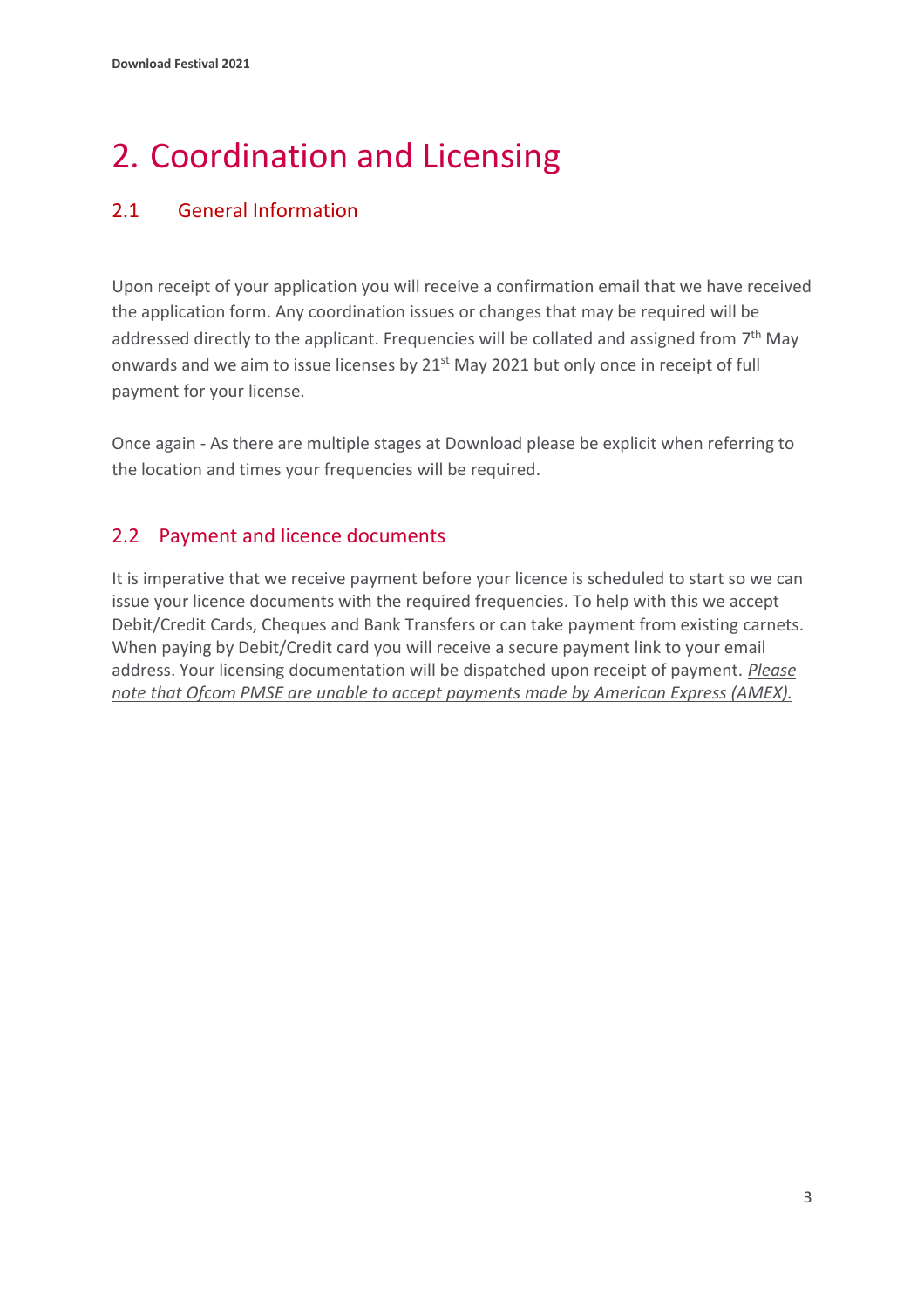### <span id="page-6-0"></span>3. Event Time

Operation of the frequencies during the event will be subject to strict licensing times. These times must be adhered to. It is your responsibility to ensure that these rules are followed. If there are concerns about licensing times, please contact the Event Coordinator.

If, when on-site, interference is experienced on your frequencies please contact the Event Coordinator, Office or the Out of Hours PMSE Spectrum Coordinator right away.

We will investigate why you may be subjected to this interference and offer you suitable alternatives within the constraints of your equipment should this be appropriate and possible. Contact details can be found in Section 4 of this document.